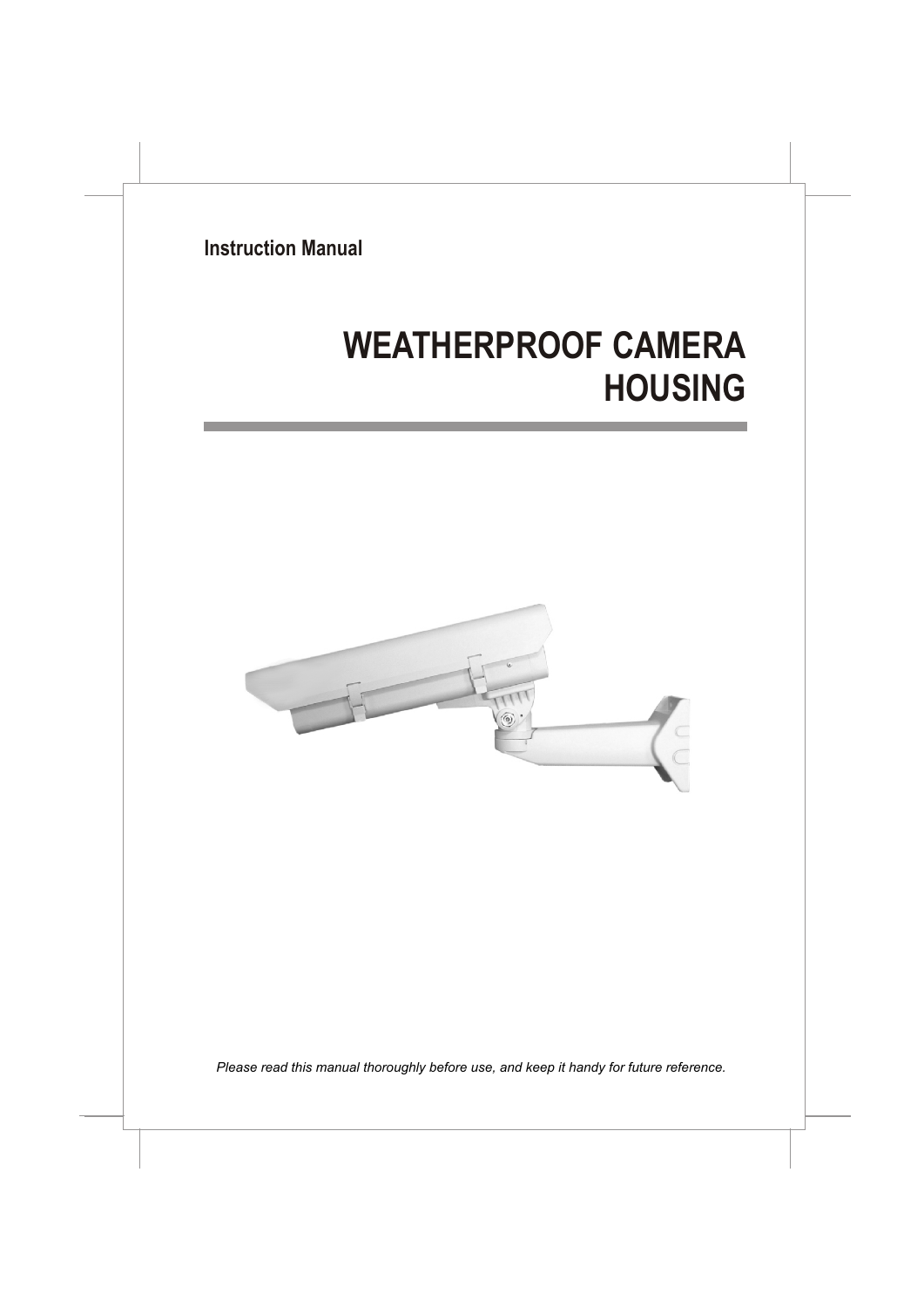

# **EXPLANATION OF GRAPHICAL SYMBOLS**



The lightning flash with arrowhead symbol, within an equilateral triangle, is intended to alert the user to the presence of uninsulated "dangerous voltage" within the product's enclosure that may be of sufficient magnitude to constitute a risk of



The exclamation point within an equilateral triangle is intended to alert the user to the presence of important operating and maintenance (servicing) instruction in the literature accompanying the product.

FIELD INSTALLATION - This installation should be made by a qualified service person and should conform to all local codes.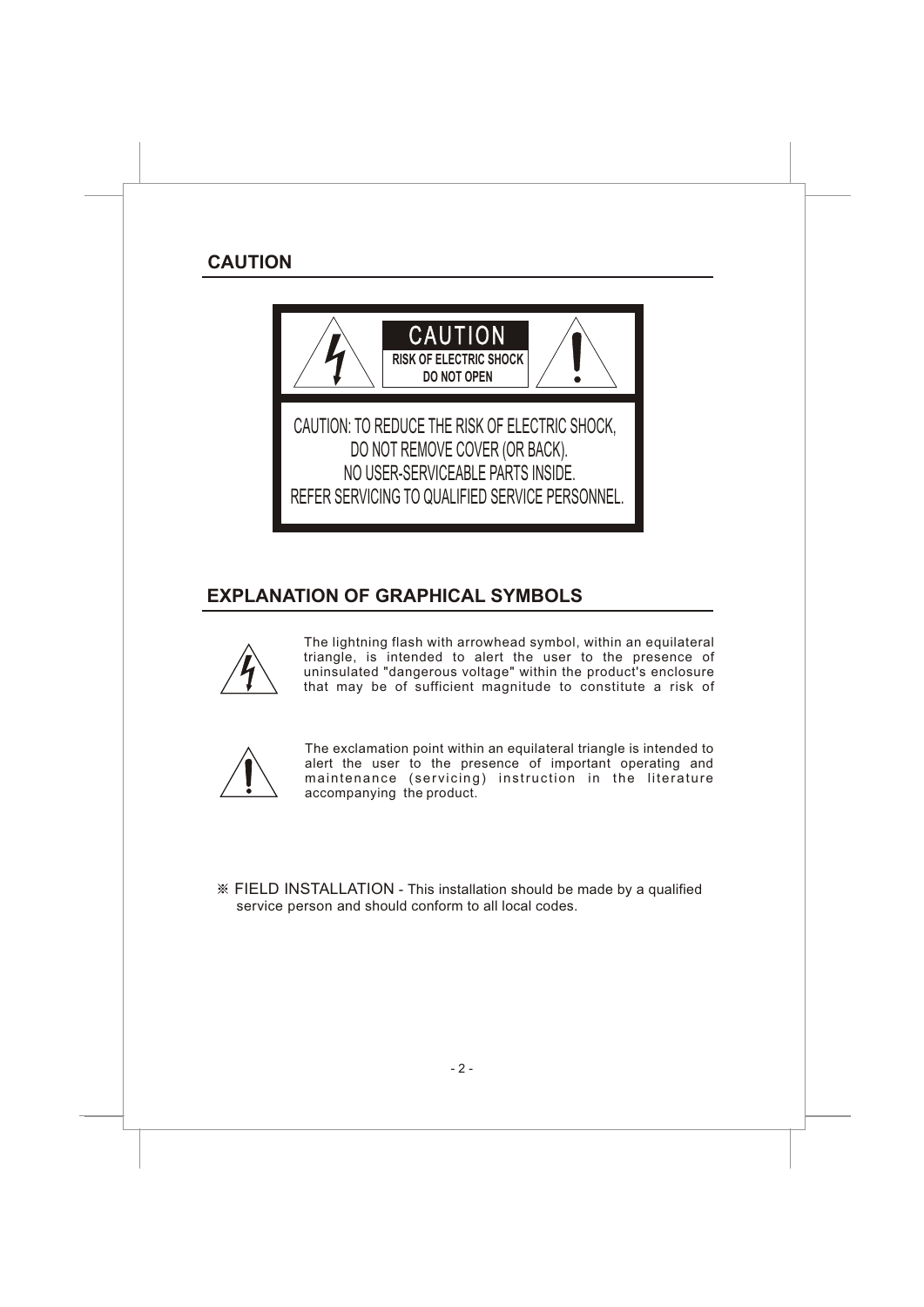# **3. CAMERA MOUNTING**

- 1. Unlatch lid and open.
- 2. Loosen the screws (A) in the bottom of the enclosure and remove the camera sled from the rail.

. Designed for indoor/outdoor applications; for use with fixed mount or pan/tilt

- 3. Mount the camera to the sled with1/4 -20 UNC screw (B) that are provided in the parts bag.
- 4. Make the electrical terminations ensuring that they are electrically safe when connected to the terminal strip.
- 5. Close the lid and latch.

# Open A B

#### **1. DESCRIPTIONS**

The camera housing series are stylish and functionally designed enclosures for 1/2 and 1/3" CCD cameras with fixed focal length or small zoom lenses. This manual describes how to assemble the housing and its optional components, affix the camera and mount the assembly to a suitable surface.

# . For 1/2" or 1/3" format CCD cameras

. All aluminum construction . Cable feedthrough

**2. PRODUCT FEATURES**

- . Side opening for easy access . IP 66 rated
- -
- . Adjustable mounting track . Optional sunshield component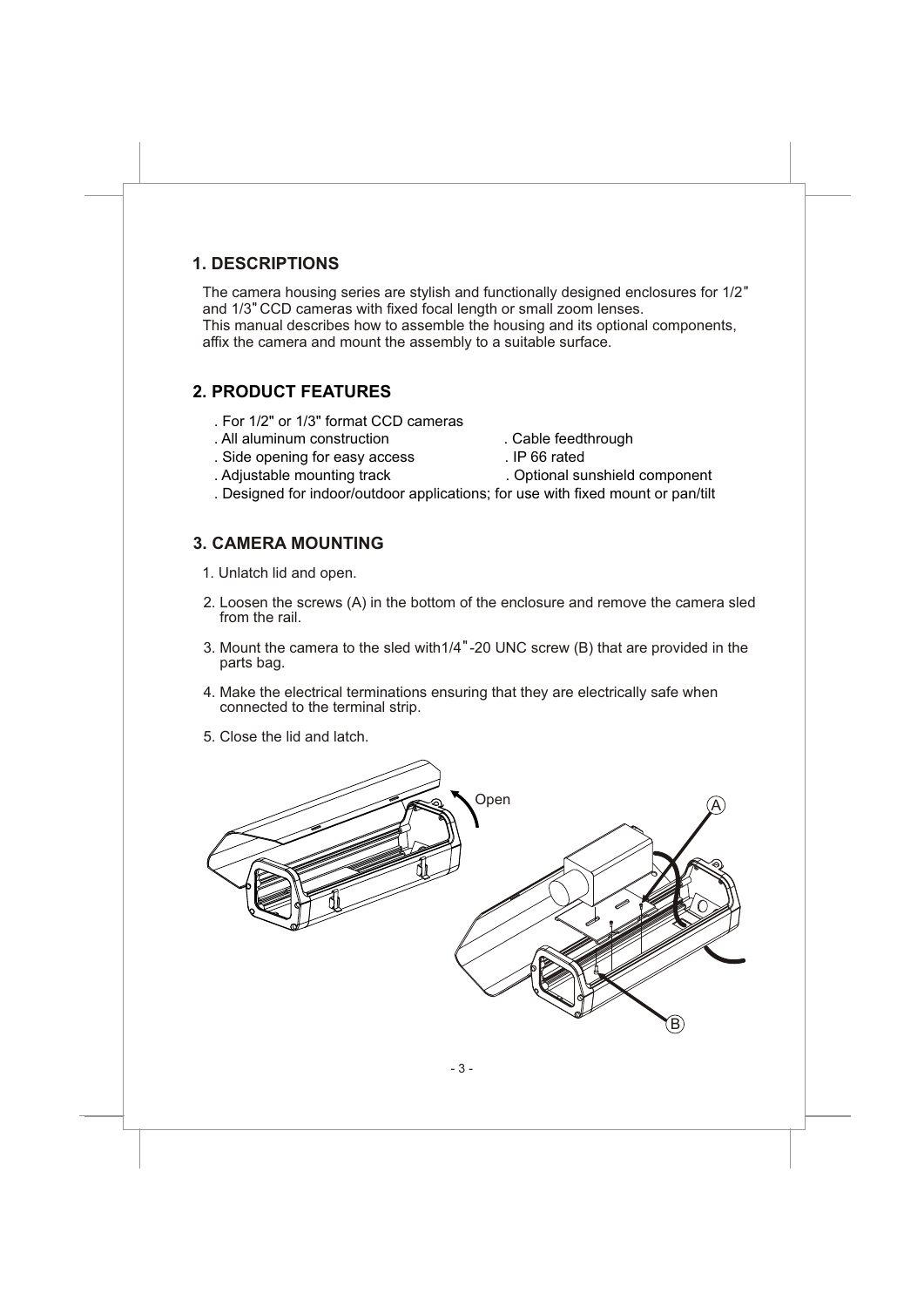### **4. WALL BRACKET MOUNTING**

- 1. Insert the cable through the rubber sealing pad and make all of the necessary electrical connections as described in the instructions that accompanied the camera. Be sure that the rubber sealing pad may be to use the bore a hole with a gimlet or knife.
- 2. Use fasteners of appropriate size and type to attach the bracket to the wall surface. Position the housing so that it allow for viewing of the selected area.
- 3. Adjust the movable arm of the wall bracket to attain the desired position. One it is in place, tighten the bolt located at the pivot point of the movable arm.
- 4. If applicable the cable out, remove the knockout on the wall bracket mounting.

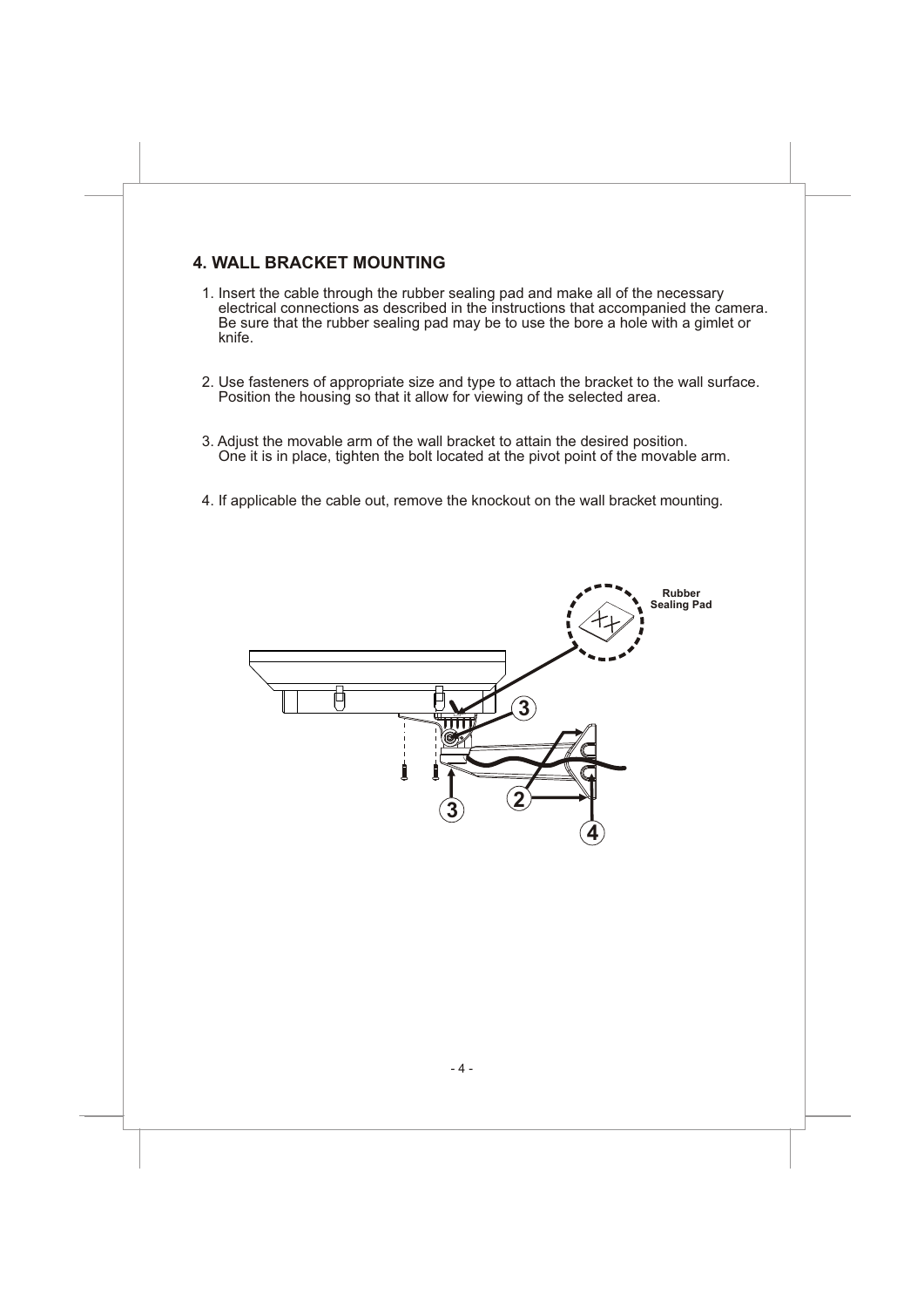# 5. HEATER AND BLOWER KIT INSTALLATION



| <b>ITEM</b> | <b>DESCRIPTION</b>                                                                          | Q'TY |
|-------------|---------------------------------------------------------------------------------------------|------|
|             | Heater: AC110V~230V/20W<br>Heater: AC24V/20W                                                |      |
|             | Screw machine: Flat washer head NPC3x6                                                      |      |
| 3           | PCB & thermostat assembly<br>(Heater only)                                                  |      |
|             | PCB & thermostat assembly<br>(Heater and blower) AC24V<br>(Heater and blower) AC110V ~ 230V |      |
| 5           | Fan: 24VDC (AC rectified), 19CFM                                                            |      |
| 6           | Flat washer M3                                                                              |      |
|             | Screw machine: Pan head PC3x30 (24VDC Fan only)                                             |      |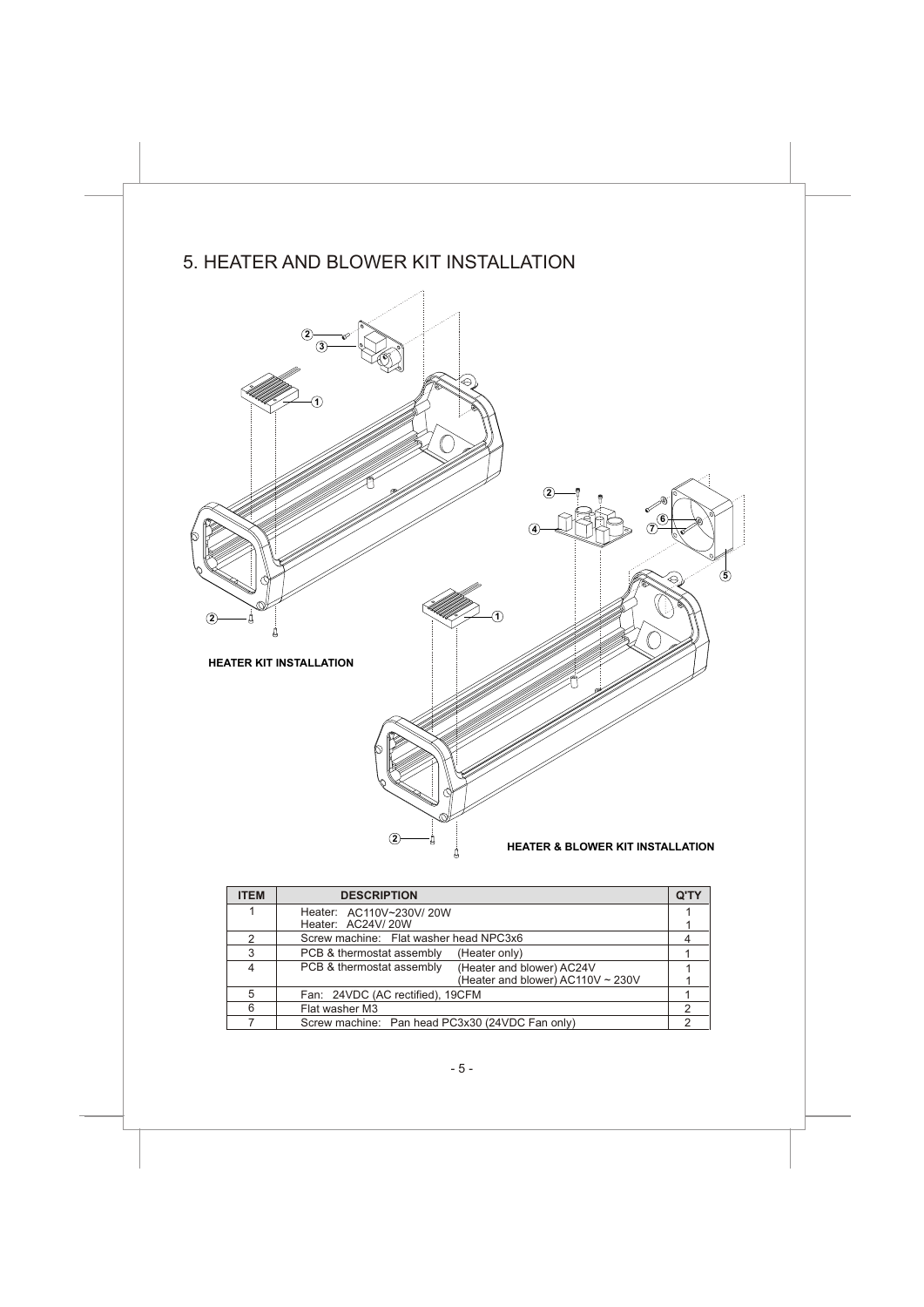# 6. WIRING DIAGRAM

#### \* HEATER



AC24V /AC120V /AC230V Heater PCB

#### \* HEATER AND BLOWER



**POWER :** Use of Listed Class 2 power source.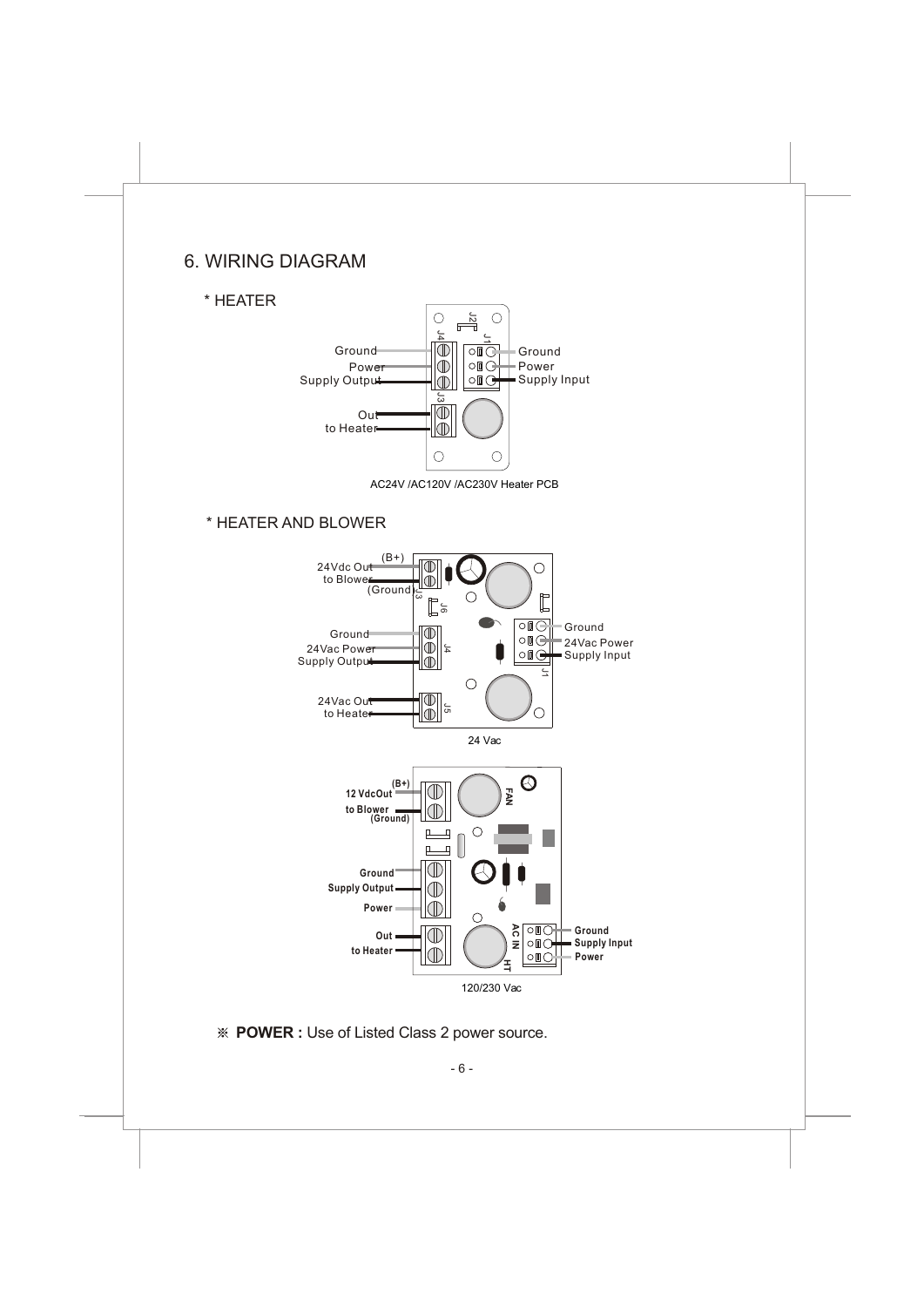## **7. BLOWER (OPTIONAL)**

| Power Supply:               | 24 Vac or 120/230 Vac                             |  |  |
|-----------------------------|---------------------------------------------------|--|--|
| <b>Power Consumption:</b>   | 3.4W                                              |  |  |
| Blower ON:                  | t °C > 35°C +/-3°C<br>$T °F > 95 °F + 1.5 °F$     |  |  |
| Blower OFF:                 | $t^{\circ}$ C < 20 $^{\circ}$ C +/-3 $^{\circ}$ C |  |  |
| <b>8. HEATER (OPTIONAL)</b> |                                                   |  |  |

| Power Supply:             | 24 Vac or 120/230 Vac                                           |
|---------------------------|-----------------------------------------------------------------|
| <b>Power Consumption:</b> | 20W                                                             |
| Heater ON:                | t °C < 5°C +/- 3°C<br>$T^{\circ}F < 41^{\circ}F + 1.5^{\circ}F$ |
| Heater $OFF$ :            | $t^{\circ}$ C > 15 $^{\circ}$ C +/-3 $^{\circ}$ C               |

## **9. SUNSHIELD INSTALLATION**

Mount the sunshield from the top of the housing. Align the hole and secure using the small four philips panhead screws.